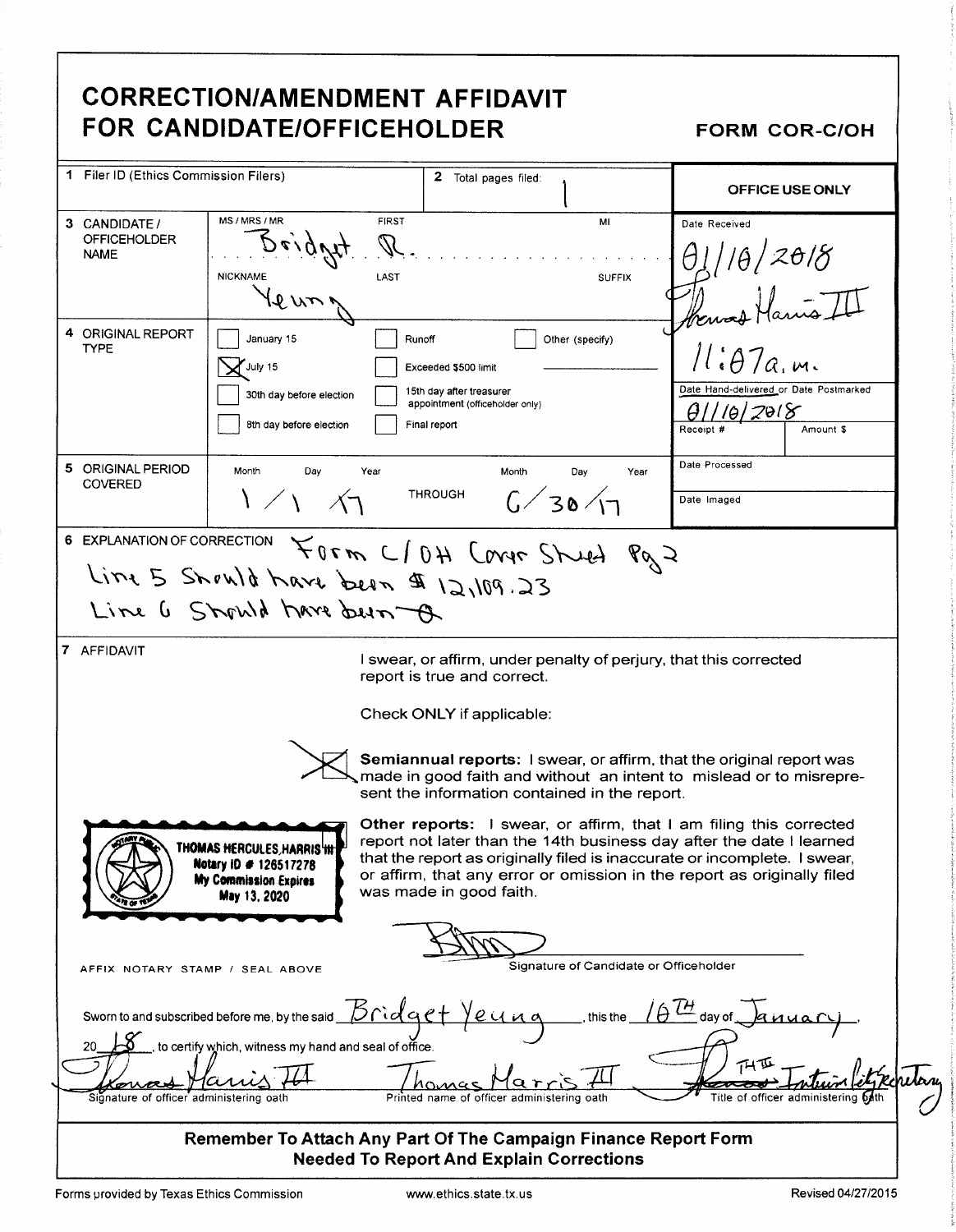### CANDIDATE / OFFICEHOLDER FORM C/OH CAMPAIGN FINANCE REPORT COVER SHEET PG 1

|                                                                             | The C/OH Instruction Guide explains how to complete this form. | 1 Filer ID (Ethics Commission Filers)     | 2 Total pages filed:                                                    |
|-----------------------------------------------------------------------------|----------------------------------------------------------------|-------------------------------------------|-------------------------------------------------------------------------|
| 3 CANDIDATE/<br><b>OFFICEHOLDER</b>                                         | MSY MRS / MR<br><b>FIRST</b>                                   | MI                                        | OFFICE USE ONLY                                                         |
| <b>NAME</b>                                                                 | Eridget 4<br><b>NICKNAME</b><br>LAST                           | <b>SUFFIX</b>                             | Date Received                                                           |
| 4 CANDIDATE /<br><b>OFFICEHOLDER</b><br><b>MAILING</b><br><b>ADDRESS</b>    | ADDRESS / PO BOX;<br>APT / SUITE #;                            | CITY;<br>ZIP CODE<br>STATE:               | 11-01-2011<br>8:40 A 4N                                                 |
| Change of Address                                                           |                                                                |                                           |                                                                         |
| 5 CANDIDATE/<br><b>OFFICEHOLDER</b><br><b>PHONE</b>                         | AREA CODE<br>PHONE NUMBER                                      | <b>EXTENSION</b>                          | Date Hand-delivered or Date Postmarked                                  |
| 6<br><b>CAMPAIGN</b>                                                        | MS / MRS / MR<br><b>FIRST</b>                                  | MI                                        | Receipt #<br>Amount \$                                                  |
| <b>TREASURER</b><br><b>NAME</b>                                             | Kath Wast:<br><b>NICKNAME</b>                                  | <b>SUFFIX</b>                             | Date Processed                                                          |
|                                                                             | $947$ ds $41$                                                  |                                           | Date Imaged                                                             |
| 7 CAMPAIGN<br><b>TREASURER</b><br><b>ADDRESS</b><br>(Residence or Business) | STREET ADDRESS (NO PO BOX PLEASE);<br>APT / SUITE #;           | CITY:<br>STATE;                           | ZIP CODE                                                                |
| 8 CAMPAIGN<br><b>TREASURER</b><br><b>PHONE</b>                              | AREA CODE<br>PHONE NUMBER                                      | <b>EXTENSION</b>                          |                                                                         |
| <b>9 REPORT TYPE</b>                                                        | 30th day before election<br>January 15                         | Runoff                                    | 15th day after campaign<br>treasurer appointment<br>(Officeholder Only) |
|                                                                             | July 15<br>8th day before election                             | Exceeded \$500 limit                      | Final Report (Attach C/OH - FR)                                         |
| 10 PERIOD                                                                   | Month<br>Dav<br>Year                                           | Month                                     | Day<br>Year                                                             |
| COVERED                                                                     | 1/1 /1つ                                                        | <b>THROUGH</b>                            | 6/30/17                                                                 |
| <b>11 ELECTION</b>                                                          | <b>ELECTION DATE</b>                                           | ELECTION TYPE                             |                                                                         |
|                                                                             | Primary<br>Day<br>Year<br>Month<br>General                     | Runoff<br>Other<br>Description<br>Special |                                                                         |
| 12 OFFICE                                                                   | OFFICE HELD (if any)                                           | 13 OFFICE SOUGHT (if known)               |                                                                         |
|                                                                             | District 2 Council                                             |                                           |                                                                         |
|                                                                             | Member, City of                                                |                                           |                                                                         |
|                                                                             |                                                                |                                           |                                                                         |
|                                                                             | <b>GO TO PAGE 2</b>                                            |                                           |                                                                         |

Forms provided by Texas Ethics Commission www.ethics.state.tx.us Revised 9/8/2015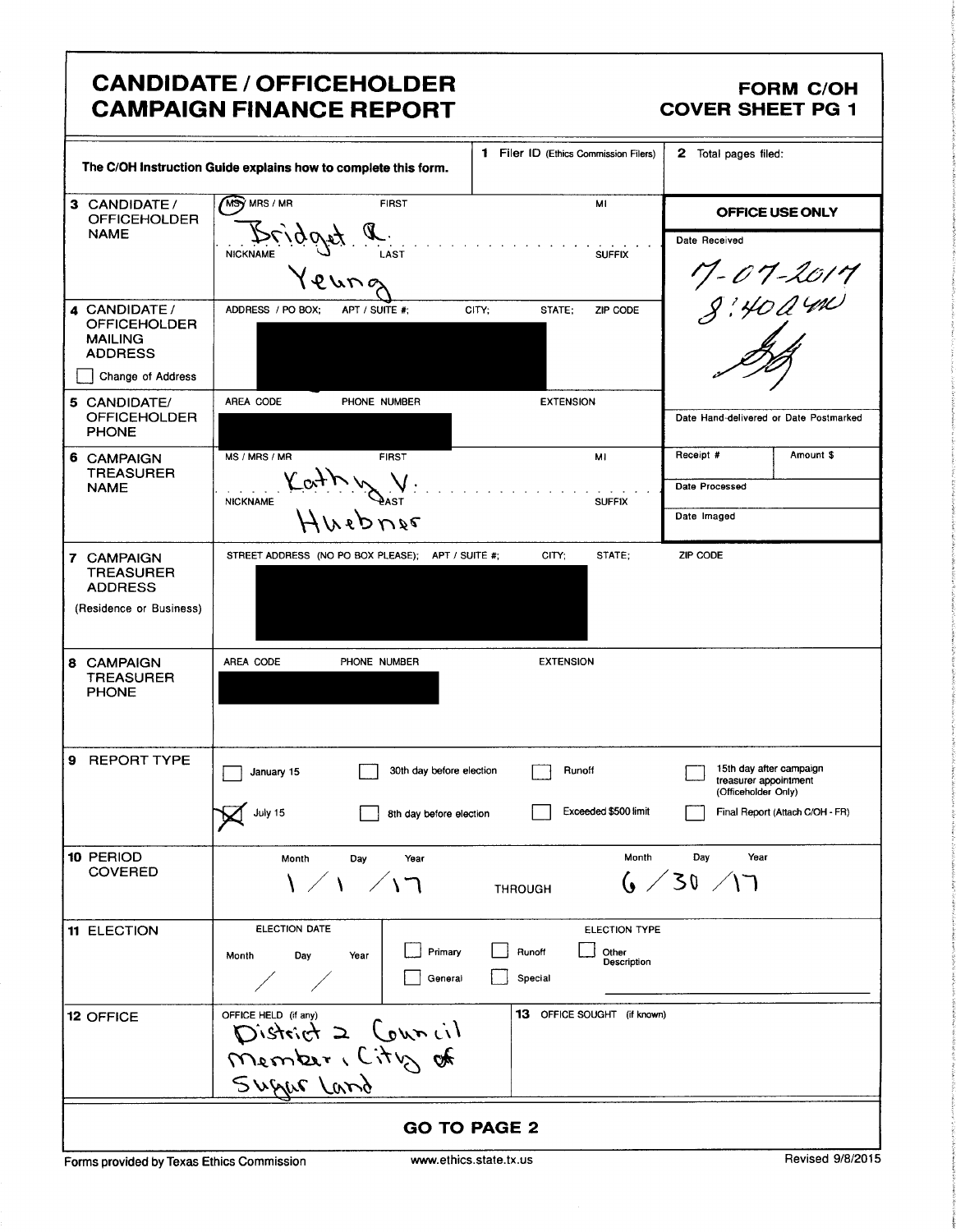### CANDIDATE / OFFICEHOLDER<br>CAMPAIGN FINANCE REPORT CAMPAIGN FINANCE REPORT CAMPAIGN FINANCE REPORT COVER SHEET PG 2

|                                                                                                                                                                            |                                                                                                                                                                                                                                                                                                                                                                                                  | <b>CANDIDATE / OFFICEHOLDER</b><br><b>CAMPAIGN FINANCE REPORT</b>                                                                       | <b>FORM C/OH</b><br><b>COVER SHEET PG 2</b>                                                                                                                                                                                                               |
|----------------------------------------------------------------------------------------------------------------------------------------------------------------------------|--------------------------------------------------------------------------------------------------------------------------------------------------------------------------------------------------------------------------------------------------------------------------------------------------------------------------------------------------------------------------------------------------|-----------------------------------------------------------------------------------------------------------------------------------------|-----------------------------------------------------------------------------------------------------------------------------------------------------------------------------------------------------------------------------------------------------------|
| 14 C/OH NAME                                                                                                                                                               | Dridaet & Yenna                                                                                                                                                                                                                                                                                                                                                                                  |                                                                                                                                         | <b>15</b> Filer ID (Ethics Commission Filers)                                                                                                                                                                                                             |
| <b>16 NOTICE FROM</b><br>POLITICAL<br>COMMITTEE(S)                                                                                                                         | THIS BOX IS FOR NOTICE OF POLITICAL CONTRIBUTIONS ACCEPTED OR POLITICAL EXPENDITURES MADE BY POLITICAL COMMITTEES TO<br>SUPPORT THE CANDIDATE / OFFICEHOLDER. THESE EXPENDITURES MAY HAVE BEEN MADE WITHOUT THE CANDIDATE'S OR OFFICEHOLDER'S<br>KNOWLEDGE OR CONSENT. CANDIDATES AND OFFICEHOLDERS ARE REQUIRED TO REPORT THIS INFORMATION ONLY IF THEY RECEIVE NOTICE<br>OF SUCH EXPENDITURES. |                                                                                                                                         |                                                                                                                                                                                                                                                           |
|                                                                                                                                                                            | <b>COMMITTEE TYPE</b>                                                                                                                                                                                                                                                                                                                                                                            | <b>COMMITTEE NAME</b>                                                                                                                   |                                                                                                                                                                                                                                                           |
|                                                                                                                                                                            | <b>GENERAL</b>                                                                                                                                                                                                                                                                                                                                                                                   |                                                                                                                                         |                                                                                                                                                                                                                                                           |
|                                                                                                                                                                            | SPECIFIC                                                                                                                                                                                                                                                                                                                                                                                         | <b>COMMITTEE ADDRESS</b>                                                                                                                |                                                                                                                                                                                                                                                           |
| <b>Additional Pages</b>                                                                                                                                                    |                                                                                                                                                                                                                                                                                                                                                                                                  | COMMITTEE CAMPAIGN TREASURER NAME                                                                                                       |                                                                                                                                                                                                                                                           |
|                                                                                                                                                                            |                                                                                                                                                                                                                                                                                                                                                                                                  | <b>COMMITTEE CAMPAIGN TREASURER ADDRESS</b>                                                                                             |                                                                                                                                                                                                                                                           |
| <b>17 CONTRIBUTION</b><br><b>TOTALS</b>                                                                                                                                    | 1.                                                                                                                                                                                                                                                                                                                                                                                               | TOTAL POLITICAL CONTRIBUTIONS OF \$50 OR LESS (OTHER THAN<br>PLEDGES, LOANS, OR GUARANTEES OF LOANS), UNLESS ITEMIZED                   | \$                                                                                                                                                                                                                                                        |
|                                                                                                                                                                            | TOTAL POLITICAL CONTRIBUTIONS<br>(OTHER THAN PLEDGES, LOANS, OR GUARANTEES OF LOANS)                                                                                                                                                                                                                                                                                                             |                                                                                                                                         |                                                                                                                                                                                                                                                           |
| <b>EXPENDITURE</b><br><b>TOTALS</b>                                                                                                                                        | З.<br>TOTAL POLITICAL EXPENDITURES OF \$100 OR LESS,<br>UNLESS ITEMIZED                                                                                                                                                                                                                                                                                                                          | \$<br>UO, 0V                                                                                                                            |                                                                                                                                                                                                                                                           |
|                                                                                                                                                                            | 4.                                                                                                                                                                                                                                                                                                                                                                                               | TOTAL POLITICAL EXPENDITURES                                                                                                            | 290.00                                                                                                                                                                                                                                                    |
| <b>CONTRIBUTION</b><br><b>BALANCE</b>                                                                                                                                      | 5.                                                                                                                                                                                                                                                                                                                                                                                               | TOTAL POLITICAL CONTRIBUTIONS MAINTAINED AS OF THE LAST DAY<br>OF REPORTING PERIOD                                                      | \$<br>2.399.23                                                                                                                                                                                                                                            |
| <b>OUTSTANDING</b><br><b>LOAN TOTALS</b>                                                                                                                                   | 6.                                                                                                                                                                                                                                                                                                                                                                                               | TOTAL PRINCIPAL AMOUNT OF ALL OUTSTANDING LOANS AS OF THE<br>LAST DAY OF THE REPORTING PERIOD                                           | 59.23                                                                                                                                                                                                                                                     |
| 18 AFFIDAVIT<br><b>CALL AND CALLS</b><br>AFFIX NOTARY STANN IGUN ABOVE<br>Sworn to and subscribed before me, by the said<br>day<br>Signature of officer administering oath |                                                                                                                                                                                                                                                                                                                                                                                                  | under Title 15, Election Code.<br>certify which, witness my hand and seal of office.<br>m<br>Printed name of officer administering path | I swear, or affirm, under penalty of perjury, that the accompanying report is<br>true and correct and includes all information required to be reported by me<br>Signature of Candidate or Officeholder<br>this the<br>Title of officer administering oath |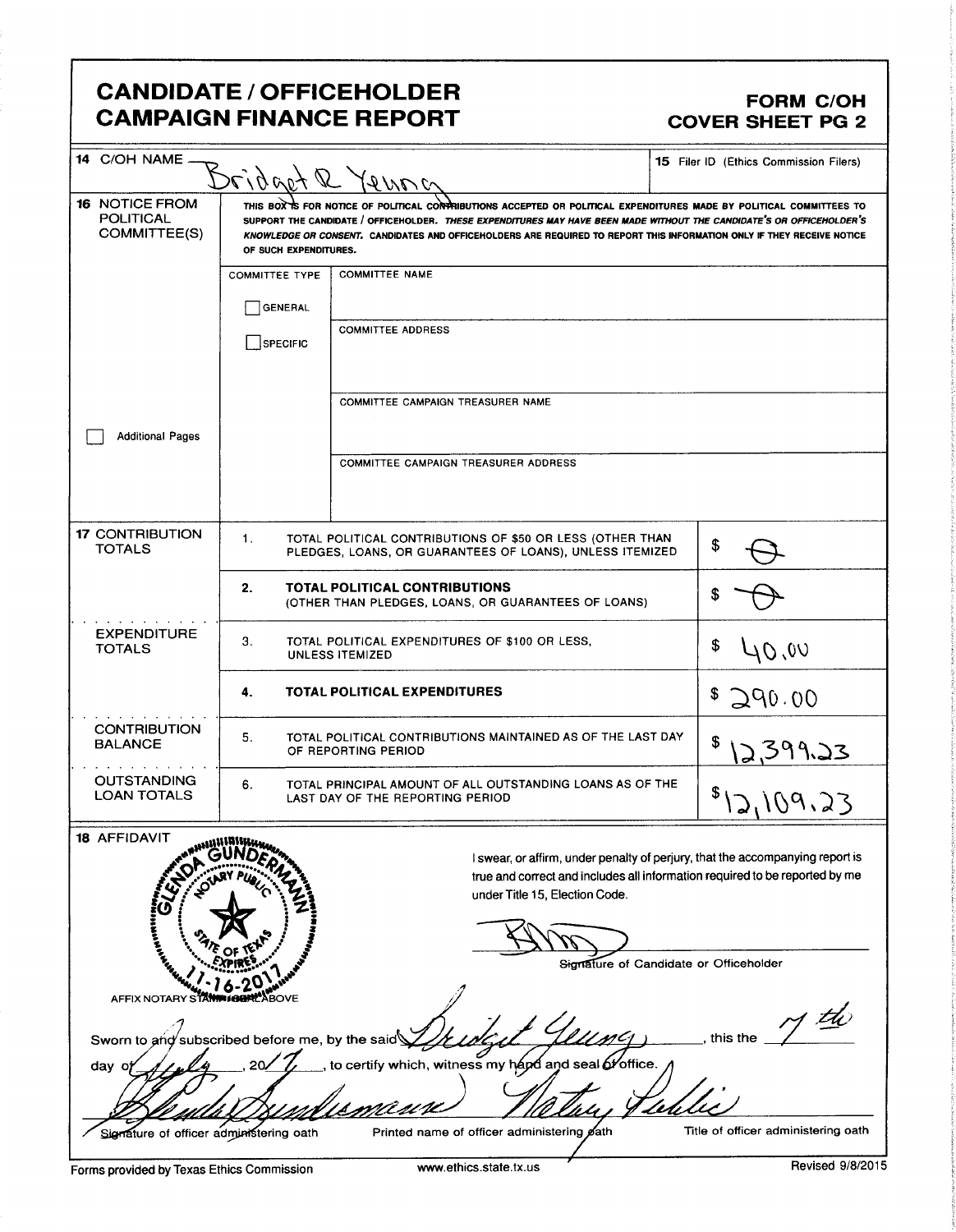### SUBTOTALS - C/OH FORM C/OH

# COVER SHEET PG 3

| 19 FILER NAME |                                                                                              | 20 Filer ID (Ethics Commission Filers) |                                  |
|---------------|----------------------------------------------------------------------------------------------|----------------------------------------|----------------------------------|
|               | Bridget & Young                                                                              |                                        |                                  |
|               | 21 SCHEDULE SUBTOTALS<br><b>NAME OF SCHEDULE</b>                                             |                                        | <b>SUBTOTAL</b><br><b>AMOUNT</b> |
| 1.            | SCHEDULE A1: MONETARY POLITICAL CONTRIBUTIONS                                                |                                        | \$                               |
| 2.            | SCHEDULE A2: NON-MONETARY (IN-KIND) POLITICAL CONTRIBUTIONS                                  |                                        | \$                               |
| З.            | SCHEDULE B: PLEDGED CONTRIBUTIONS                                                            |                                        | \$                               |
| 4.            | <b>SCHEDULE E: LOANS</b>                                                                     |                                        | \$                               |
| 5.            | SCHEDULE F1: POLITICAL EXPENDITURES MADE FROM POLITICAL CONTRIBUTIONS                        |                                        | 3290.00                          |
| 6.            | SCHEDULE F2: UNPAID INCURRED OBLIGATIONS                                                     |                                        | \$                               |
| 7.            | SCHEDULE F3: PURCHASE OF INVESTMENTS MADE FROM POLITICAL CONTRIBUTIONS                       |                                        | \$                               |
| 8.            | SCHEDULE F4: EXPENDITURES MADE BY CREDIT CARD                                                |                                        | \$                               |
| 9.            | SCHEDULE G: POLITICAL EXPENDITURES MADE FROM PERSONAL FUNDS                                  |                                        | \$                               |
| 10.           | SCHEDULE H: PAYMENT MADE FROM POLITICAL CONTRIBUTIONS TO A BUSINESS OF C/OH                  |                                        | \$                               |
| 11.           | SCHEDULE I: NON-POLITICAL EXPENDITURES MADE FROM POLITICAL CONTRIBUTIONS                     |                                        | \$                               |
| 12.           | SCHEDULE K: INTEREST, CREDITS, GAINS, REFUNDS, AND CONTRIBUTIONS<br><b>RETURNED TO FILER</b> |                                        | \$                               |
|               |                                                                                              |                                        |                                  |
|               |                                                                                              |                                        |                                  |
|               |                                                                                              |                                        |                                  |
|               |                                                                                              |                                        |                                  |
|               |                                                                                              |                                        |                                  |
|               |                                                                                              |                                        |                                  |
|               |                                                                                              |                                        |                                  |
|               |                                                                                              |                                        |                                  |
|               |                                                                                              |                                        |                                  |
|               |                                                                                              |                                        |                                  |
|               |                                                                                              |                                        |                                  |
|               |                                                                                              |                                        |                                  |
|               |                                                                                              |                                        |                                  |
|               |                                                                                              |                                        |                                  |
|               |                                                                                              |                                        |                                  |
|               |                                                                                              |                                        |                                  |
|               |                                                                                              |                                        |                                  |